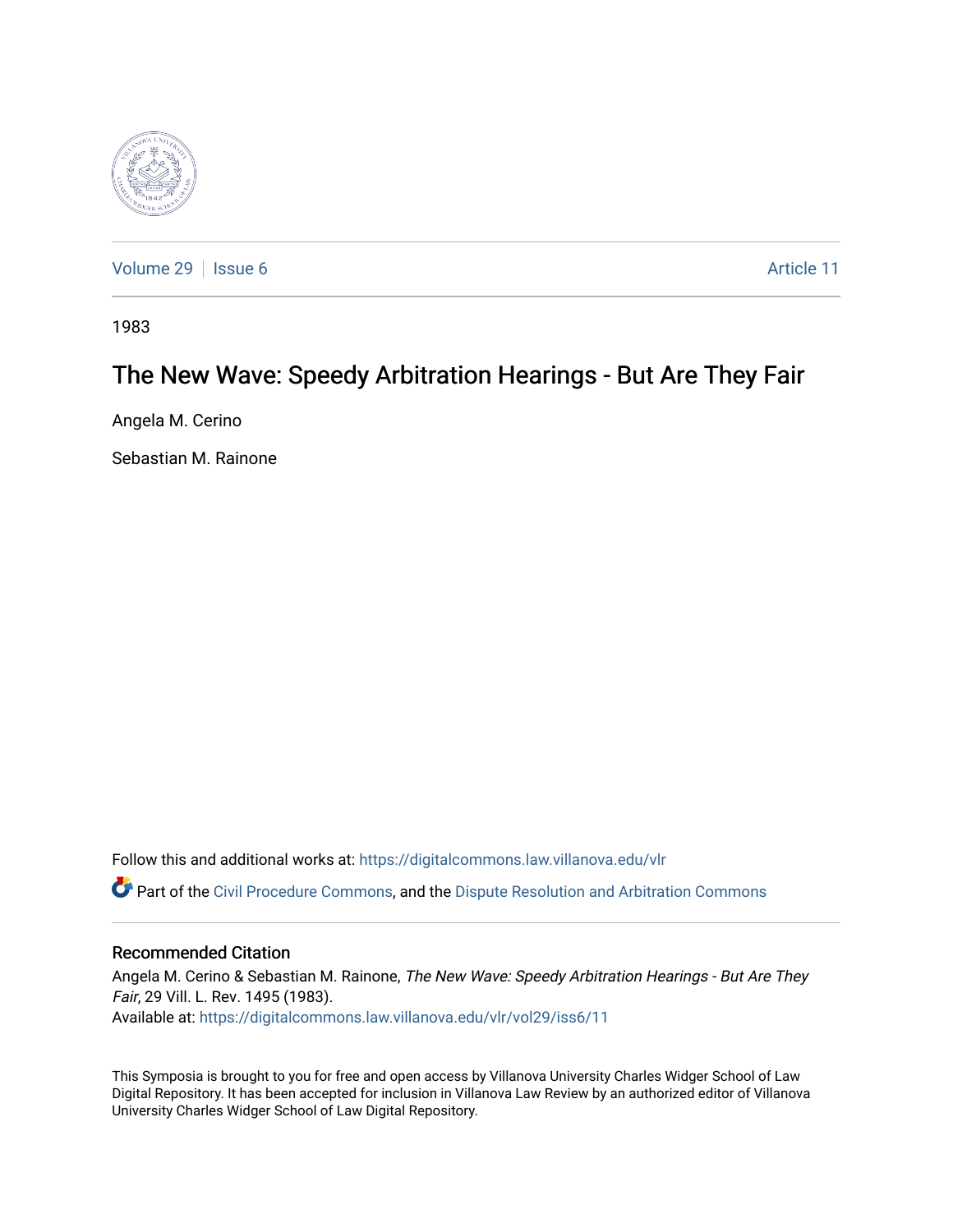1983-84]

## THE NEW WAVE: SPEEDY ARBITRATION HEARINGS -BUT ARE THEY FAIR?\*

## ANGELA M. CERINOt **SEBASTIAN** M. RAINONEtt

## I. INTRODUCTION

T is often said that justice delayed is justice denied. Even more often it is said that our civil court dockets are backlogged with cases that are somewhere between the initial complaint and the final disposition. As former practicing attorneys, we had been impressed in our experiences with the speed with which cases were processed in the Philadelphia County Court of Common Pleas under the arbitration system.

Even more impressive, in our opinion, was the creation of a central physical location where arbitrators, counsel, litigants and witnesses could assemble for arbitration hearings. Prior to the creation of the Arbitration Center, hearings might be held, in the discretion of the panel chairperson, in various locations such as a law library, a residence, or a law office, with varying degrees of space and privacy. Furthermore, plaintiffs' lawyers used to suggest that many arbitration panel awards were unfairly low; conversely, defense lawyers would indicate that arbitrations were frequently held before plaintifforiented panels, which would render unduly high awards.

Accordingly, we decided to conduct a study of the arbitration system of the Philadelphia County Court of Common Pleas,<sup>1</sup> in order

**<sup>\*</sup>** The authors gratefully acknowledge the assistance and cooperation of the Honorable Ethan Allan Doty, supervising judge of the Philadelphia County Court of Common Pleas' arbitration system. We would also like to thank his staff for their cooperation in the distribution and collection of survey forms, especially Beverly Selnick, Arbitration Attorney of the Philadelphia County Court of Common Pleas; and the attorneys who voluntarily gave of their time to complete and return the questionnaires. We would also like to thank Michael E. Kunz, Clerk of the United States District Court for the Eastern District of Pennsylvania, for his courtesy in supplying information about the federal arbitration system.

t Assistant Professor of Business Law, Villanova University. B.A., 1972; J.D., 1975, Temple University.

tt Assistant Professor of Business Law, Villanova University. B.A., LaSalle College, 1969; J.D., Villanova University School of Law, 1972.

I. The Philadelphia courts use arbitration panels consisting of three attorneys. R. **RUBENS, PENNSYLVANIA** ARBITRATION GUIDE §§ 1-3, at 35 (1974). Cases where the amount in controversey is less than \$20,000 are automatically submitted to arbitration. PHILA. C.P. CT. R. 180, Rule I (as amended November 15, 1982), *reprinted in* R. **RUBENS,** *supra,* at 9 (Supp. 1984). A decision of the arbitration panel may be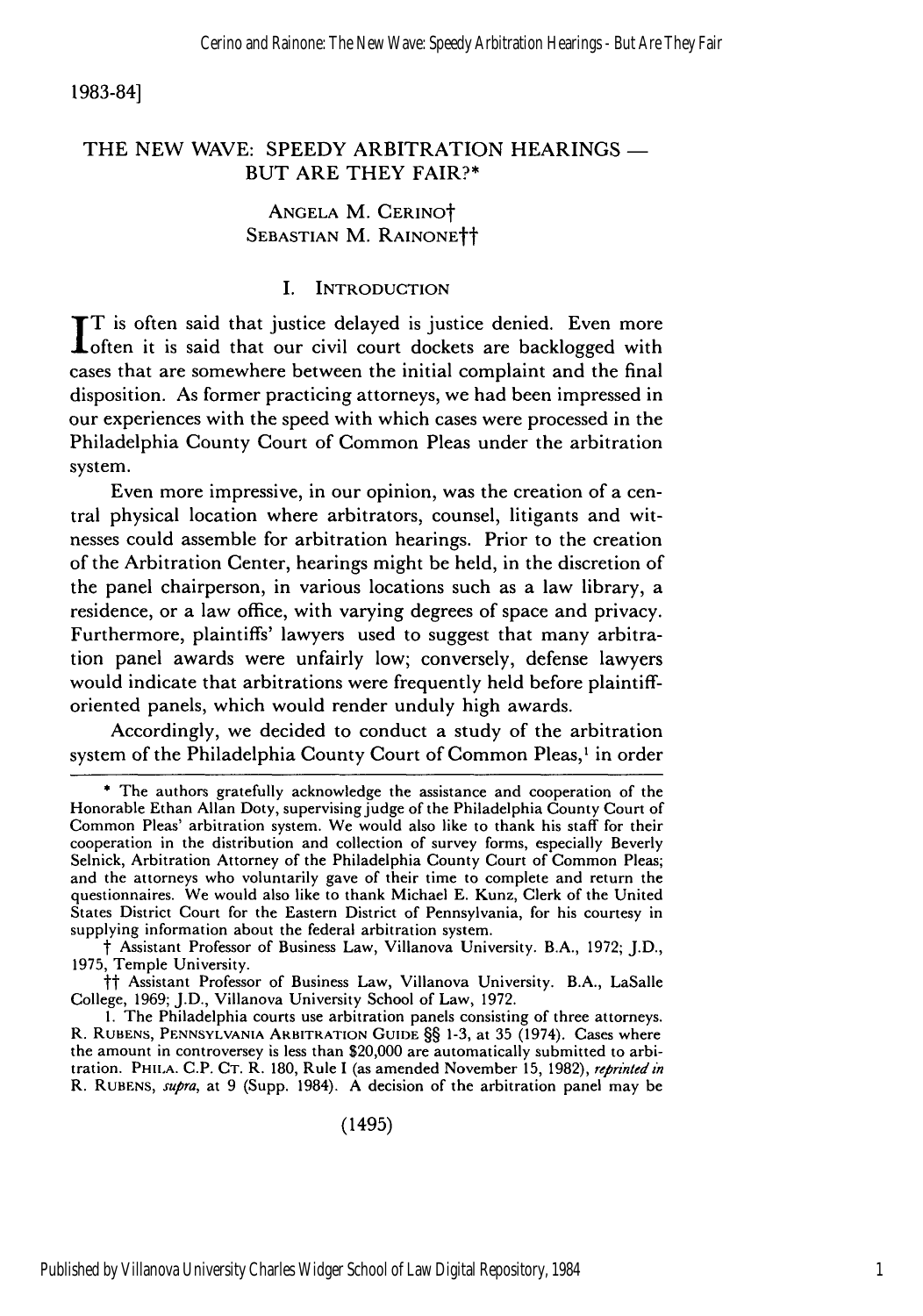## VILLANOVA LAW REVIEW 1496 [Vol. **29: p.** 1495

to compare past myths with present realities. This article is a report of the findings of this study. The study collected information about the attorneys who serve as arbitrators, their prior legal experience, the types of cases they heard at the Arbitration Center, the decision-making process and the case results. The study was designed to obtain data indicating whether litigants could expect fairness and a high level of competency from arbitration panels, or whether personal prejudices or inexperience of the arbitrators might prevent them from making fair and competent decisions.

The study gathered information through questionnaires which were distributed to each attorney who served as an arbitrator. The forms were to be completed and returned on the day of the arbitration hearings.<sup>2</sup> The survey sought information only from the attorneys who sat on arbitration panels; it did not seek information from the parties or their representatives.

The respondents were asked, immediately before the arbitration hearing, to answer the questionnaire with respect to either the first case or the third case which they heard during the day.<sup>3</sup> To ensure randomness, the attorneys were not given a choice of cases. Instead, there were two sets of instructions — one requesting that they answer with respect to the first case of the day; the other requesting that they answer with respect to the third case of the day.

The survey forms were distributed to arbitrators during July, August, September, October, November and December of 1983. The survey results were compiled from 293 completed questionnaires. The responses represented 185 different cases.<sup>4</sup> In 30 cases, responses were received from two of the three arbitrators of the case, and in 39 cases, reponses were received from all three arbitrators of the case. The study did not obtain data indicating how many different attorneys responded, since the participants were not asked for their names or any other information which would identify them.

4. The arbitrators were asked to indicate the court term and case number which had been decided in order to identify those situations where two or three members of the same panel had responded regarding the same case. In such situations, the study sought to analyze the composition of panels and its impact, if any, on case decisions.

https://digitalcommons.law.villanova.edu/vlr/vol29/iss6/11

appealed, and is given a trial de novo in the court of common pleas. 42 PA. **CONS. STAT. ANN.** § 7361(d) (Purdon 1982).

<sup>2.</sup> The arbitrators were instructed that participation in the survey was totally voluntary.

<sup>3.</sup> Since January 2, 1982, arbitrators in the Philadelphia county courts sit on panels for either one-half day or a whole day. See Doty, Philadelphia's Compulsory Arbi*tration System*, 29 VILL. L. REV. 1449 (1984).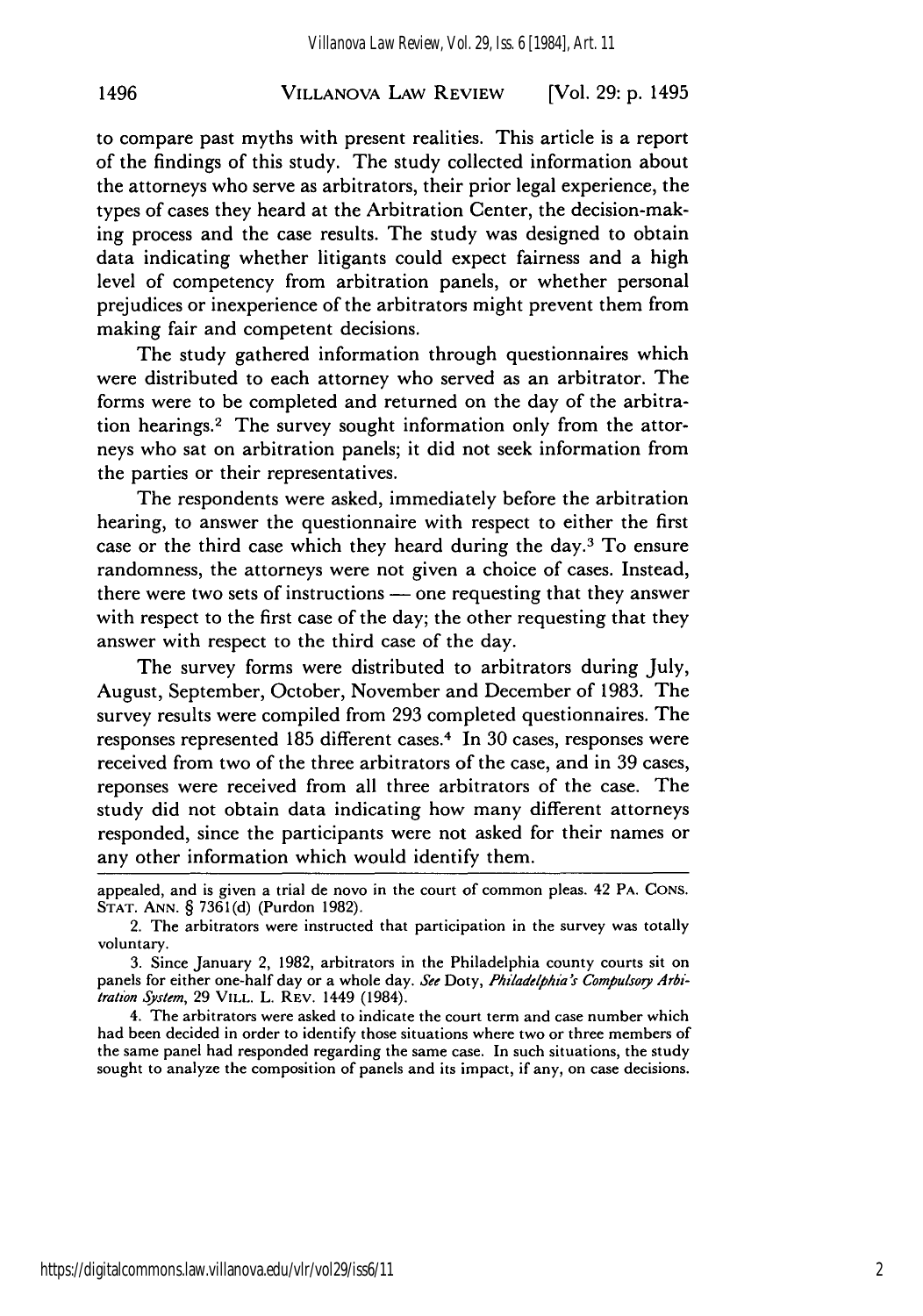#### **SPEEDY ARBITRATION HEARINGS 1983-84] 1497**

#### **II. DAMAGES**

Each participating attorney was asked to indicate the total amount of the award and the respective amounts of special damages, delay damages and punitive damages in his or her case. As expected, the amount of the award and its various components differed according to the type of case.

Punitive damages were awarded in only 4 of the cases: **3** of these involved motor vehicle accidents. The total number of motor vehicle accident cases in the study was **98.** Consequently, punitive damages were only awarded in **3%** of the motor vehicle accident cases in the sample group. The amounts of punitive damages awarded in these cases, however, constituted a significant portion of the total award in each case. In the first case, the award of punitive damages was **\$3,000** of a **\$7,838** total award. In the second case, the award of punitive damages was **\$1,755** of a **\$3,065** total award. In the third case, punitive damages constituted \$2,000 of a **\$2,592** award. Punitive damages, therefore, comprised between **39%** and **78%** of the total award, in those motor vehicle accident cases in which they appeared.

The fourth and last case in which punitive damages were awarded was a contract dispute in which punitive damages constituted **\$3,000** of a total award of **\$13,000,** or **23%** of the award. The total number of contract cases in the study was 41. Therefore, punitive damages were awarded in only 2.4% of the contract cases.

The findings on special damages were relatively unremarkable, and few patterns emerged. An average of the amounts of special damages according to case types, however, produced the following results:

|                       | Average amount of  |
|-----------------------|--------------------|
| Case type             | damages in dollars |
| Contracts             | \$4,798            |
| Real Estate           | \$10,714           |
| Motor Vehicle         | \$5,254            |
| Intentional Tort      | \$3,024            |
| Other Personal Injury | \$2,186            |

Note that the highest amounts of special damages were awarded in real estate cases and the lowest in personal injury cases other than motor vehicle accidents.

Delay damages only appeared in the three categories of tort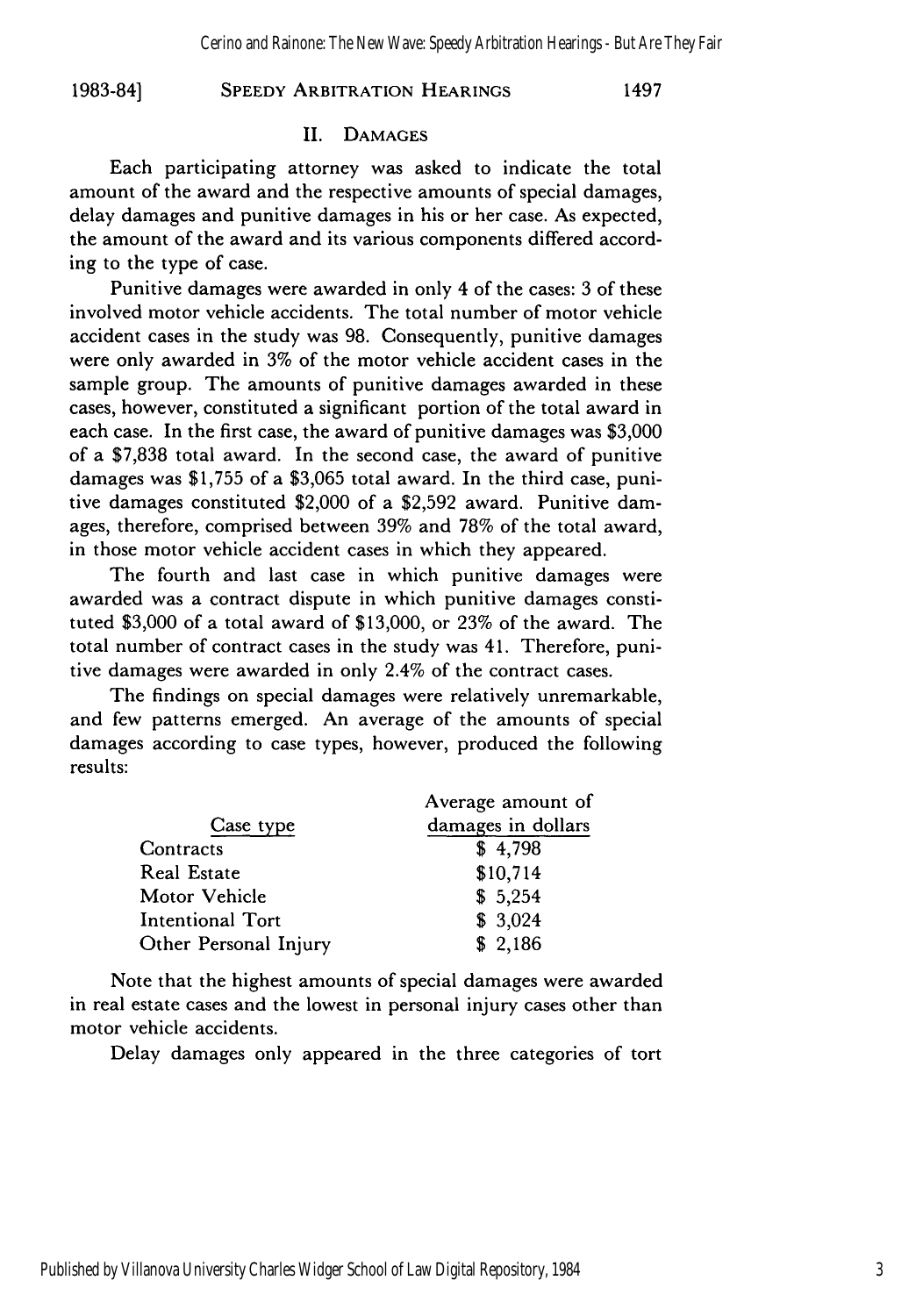## VILLANOVA LAW REVIEW 1498 [Vol. **29: p.** 1495

cases: motor vehicle, other personal injury and intentional torts. 5 The average amounts of delay damages awarded were \$434 in motor vehicle cases, \$417 in intentional tort cases, and \$119 in other personal injury cases. The three highest awards of delay damages, \$3,167, \$3,000 and \$2,150, respectively, were granted in motor vehicle accident cases. Delay damages were awarded in 73 of the 127 tort cases, or 57% of the tort cases.

#### III. **THE PANELISTS**

The study also focused on the composition of the arbitration panels. In the arbitration system in the United States District Court for the Eastern District of Pennsylvania, the panels consist of one neutral, one plaintiff-oriented, and one defendant-oriented arbitrator.6 In the Philadelphia County Court of Common Pleas' arbitration system, however, panel members are randomly selected from a pool of arbitrators who have fulfilled the court's criteria, without reference to their practices or preferences.<sup>7</sup> The study sought to determine the effects of this random selection process. Are the resulting panels composed of plaintiff-oriented attorneys, defendant-oriented attorneys, or a blend of the two? Also, how, if at all, does the random selection process affect the decisionmaking process and the resulting decisions?

(a) Except as provided in subdivision (e), in an action seeking monetary relief for bodily injury, death or property damage, or any combination thereof, the court or the arbitrators appointed under the Arbitration Act of June 16, 1836, P.L. 715, as amended, [42 PA. **CONS. STAT.** ANN. §§ 7361- 7362 (Purdon 1982)], or the Health Care Services Malpractice Act of October 15, 1975, P.L. 390, [ PA. **STAT.** ANN. tit. 40, §§ 1301.101-.1006 (Purdon Supp. 1984)] shall

(1) add to the amount of compensatory damages in the award of the arbitrators, in the verdict of a jury, or in the court's decision in a nonjury trial, damages for delay at ten (10) percent per annum, not compounded, which shall become part of the award, verdict or decision;

(2) compute the damages for delay from the date the plaintiff filed the initial complaint in the action or from a date one year after the accrual of the cause of action, whichever is later, up to the date of the award, verdict or decision.

*Id.*

6. *See* Michael E. Kunz, Arbitration: An Alternative for the Resolution of Disputes in the Federal Courts, at 8 (unpublished manuscript).

7. *See* Doty, *supra* note 3, at 1458. To be included in the list of court-approved arbitrators, an individual must have been a member of the bar for at least one year, have his principal office in Philadelphia, have tried at least one civil case in Pennsylvania and have attended the court-sponsored arbitration seminar. PHILA. C.P. CT. R. 180, Rule **11** (1983), *reprinted in* R. RUBENS, *supra* note 1, at 89 (Supp 1984). Chairpersons are required to have practiced law for three years. *Id*

**<sup>5.</sup>** PA. R. Civ. P. 238(a) (1983). This rule, which authorizes an award of delay damages, provides: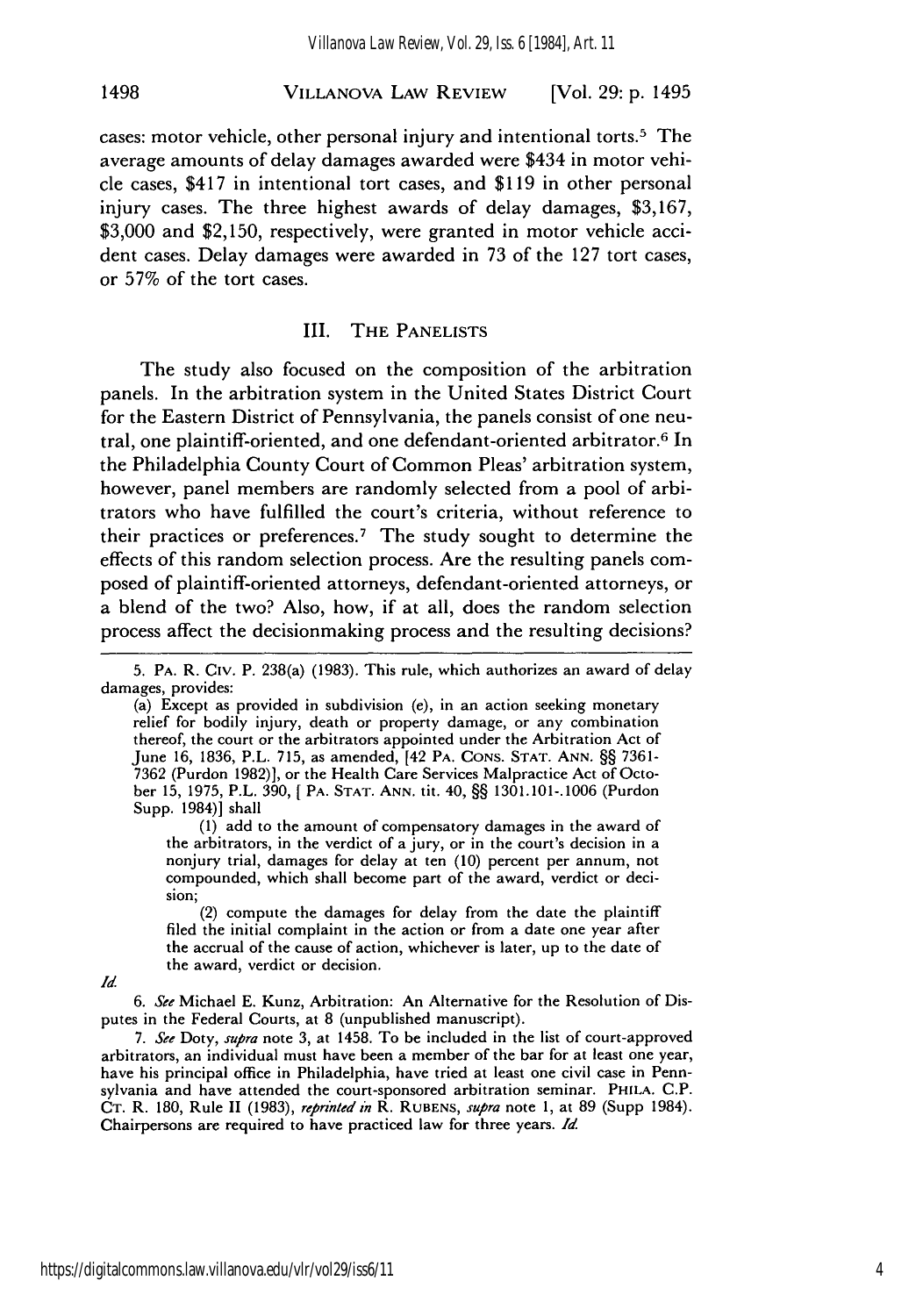#### **SPEEDY** ARBITRATION **HEARINGS 1983-841** 1499

Consequently, the participants were asked whether their practices were plaintiff-oriented, defendant-oriented, or neither (neutral).

Of the 275 responses to the question, 92 panelists (33%) described themselves as having a plaintiff-oriented practice, 80 (29%) as defendant-oriented and 103 (38%) as neutral. Thus, the largest group of arbitrators who participated in the survey described their practices as neutral. The second largest group were plaintiff-oriented practitioners, and the smallest group were the arbitrators with defendant-oriented practices. Since the Administration of the Arbitration Center required that participation in the survey be totally voluntary, there were many instances in which only one or two of the three arbitrators on a panel chose to return questionnaires. There were 32 cases, however, in which all three of the arbitrators on the panel responded. Of these 96 arbitrators, 33 responded (34%) that their practices were plaintiff-oriented, 28 responded (30%) that they were defendant-oriented and the remaining 35 responded (36%) that they were neutral.

We sought to determine whether panelists whose practices were of a particular type (e.g., plaintiff-oriented) would be likely to have biases that would affect their arbitration decisions. Consequently, the survey results were separated into three categories according to the composition of panel. The first category was a plaintiff-dominated panel. These panels consisted of either three plaintiff-oriented arbitrators, or two plaintiff-oriented arbitrators and a third arbitrator who was either defendant-oriented or neutral. This type of panel occurred 28% of the time (9 times).

The second category was a defendant-dominated panel. This panel consisted of either three defendant-oriented arbitrators, or two defendant-oriented arbitrators and a third arbitrator who was either plaintiff-oriented or neutral. This panel occurred 22% of the time (7 times).

The third category was a neutral or neutrally-dominated panel. This panel occurred 16 times or 50% of the time. A neutrally-dominated panel consisted of either three neutral arbitrators, or two neutral arbitrators and a third arbitrator who was either plaintifforiented or defendant-oriented. A subcategory of this third category was the true neutral combination of arbitrators (one plaintiff-oriented, one defendant-oriented and one neutral). This type of panel occurred 19% of the time (6 times).

In summary, a "plaintiff's panel" occurred 28% of the time, a "defendant's panel" occurred 22% of the time and a "neutral or neutrally-dominated panel" occurred 50% of the time. It would appear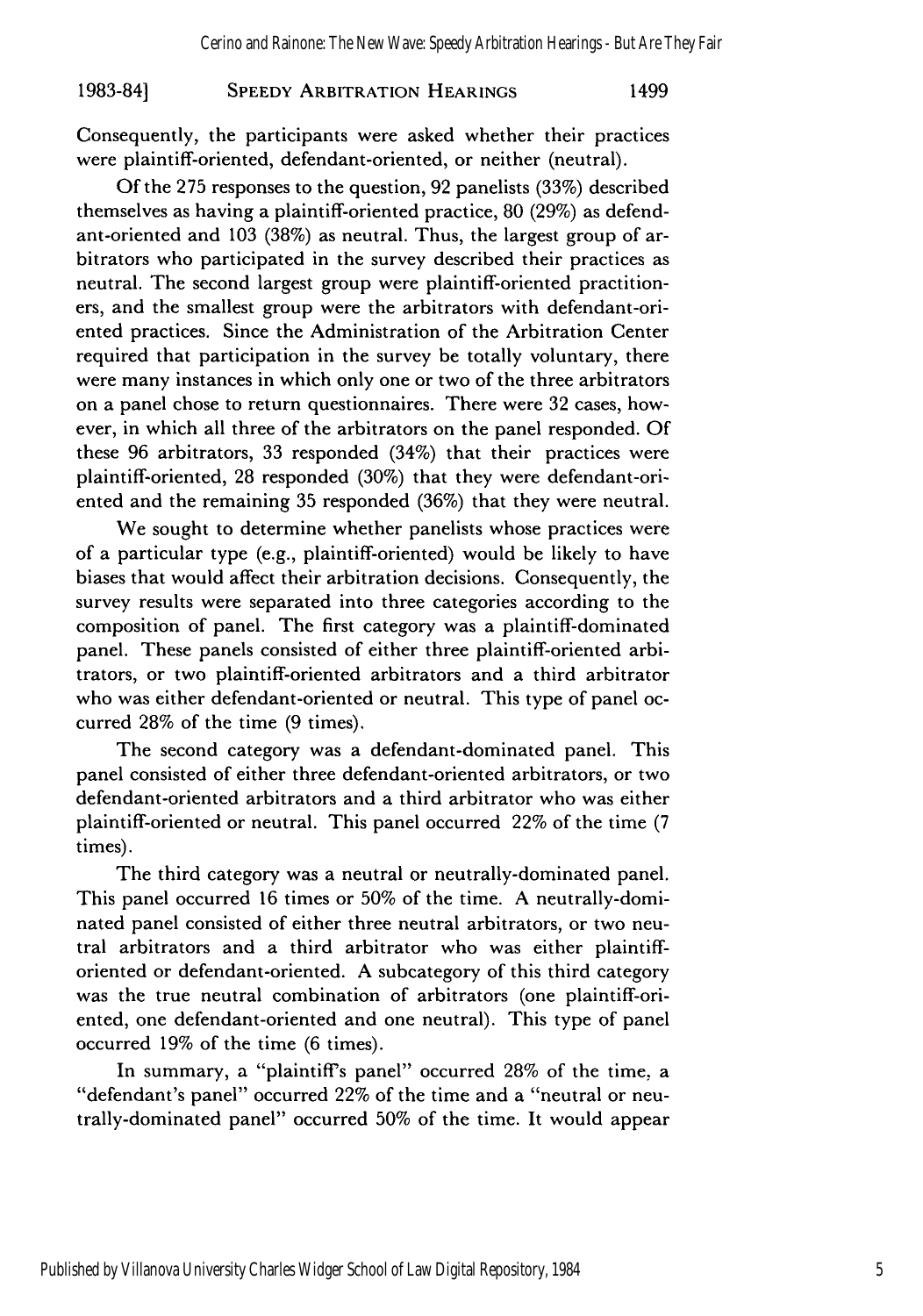## VILLANOVA LAW REVIEW **1500** [Vol. **29: p.** 1495

by these numbers alone that the random selection process yields a truly fair and random distribution of panels.

We also analyzed the data with an eye to determining to what degree and in which direction an arbitrator's disagreement with the result in any case might have been influenced by the nature of his or her own civil law practice. First, we measured the degree of disagreement. Among the 277 responses to the question on this topic, 56 (20%) responded that they would have granted a higher award, 35 (13%) responded that they favored a lower award, and 186 (67%) responded that the award and decision would have been the same had they decided the case alone. Thus, when arbitrators were viewed in the aggregate, without reference to their types of practice, 67% were satisfied with the amount of the award.

Then, we sought to determine the extent to which the arbitrator's type of practice was related to his or her opinion as to the propriety of the amount of the award. For example, we considered whether an attorney with a plaintiff-oriented practice was more likely to be at odds with the decision because the award was, in his or her opinion, too low. In the 32 cases where all three panel members responded, 33 arbitrators were identified as plaintiff-oriented, 28 were defendantoriented, and 35 were neutral. Plaintiff-oriented panelists voted for higher awards 21% of the time (7 occasions) and agreed with the result 64% of the time (21 occasions).

Defendant-oriented panelists voted for lower awards on 10 occasions or 36% of the time, and for higher awards on two occasions or 7% of the time. Defendant-oriented arbitrators agreed with the award on 16 occasions or 57% of the time.

Neutral panelists voted for a lower award on 3 occasions or 9% of the time, and for a higher award on 5 occasions or 14% of the time. Neutral arbitrators agreed with the award on 27 occasions or 77% of the time. The great majority of arbitrators, whether taken in the aggregate or categorized by type of practice, agreed with the amount of the award in the case which they decided. In the aggregate, 67% of the arbitrators agreed with the award: 64% of the plaintiff-oriented arbitrators, 57% of the defendant-oriented arbitrators and 77% of the neutral arbitrators were satisfied with the award. Interestingly, it should also be noted that plaintiff-oriented arbitrators voted for lower awards 15% of the time and that defendant-oriented arbitrators voted for higher awards 7% of the time.

### IV. THE **WITNESSES**

Since arbitration hearings are typically conducted by presenting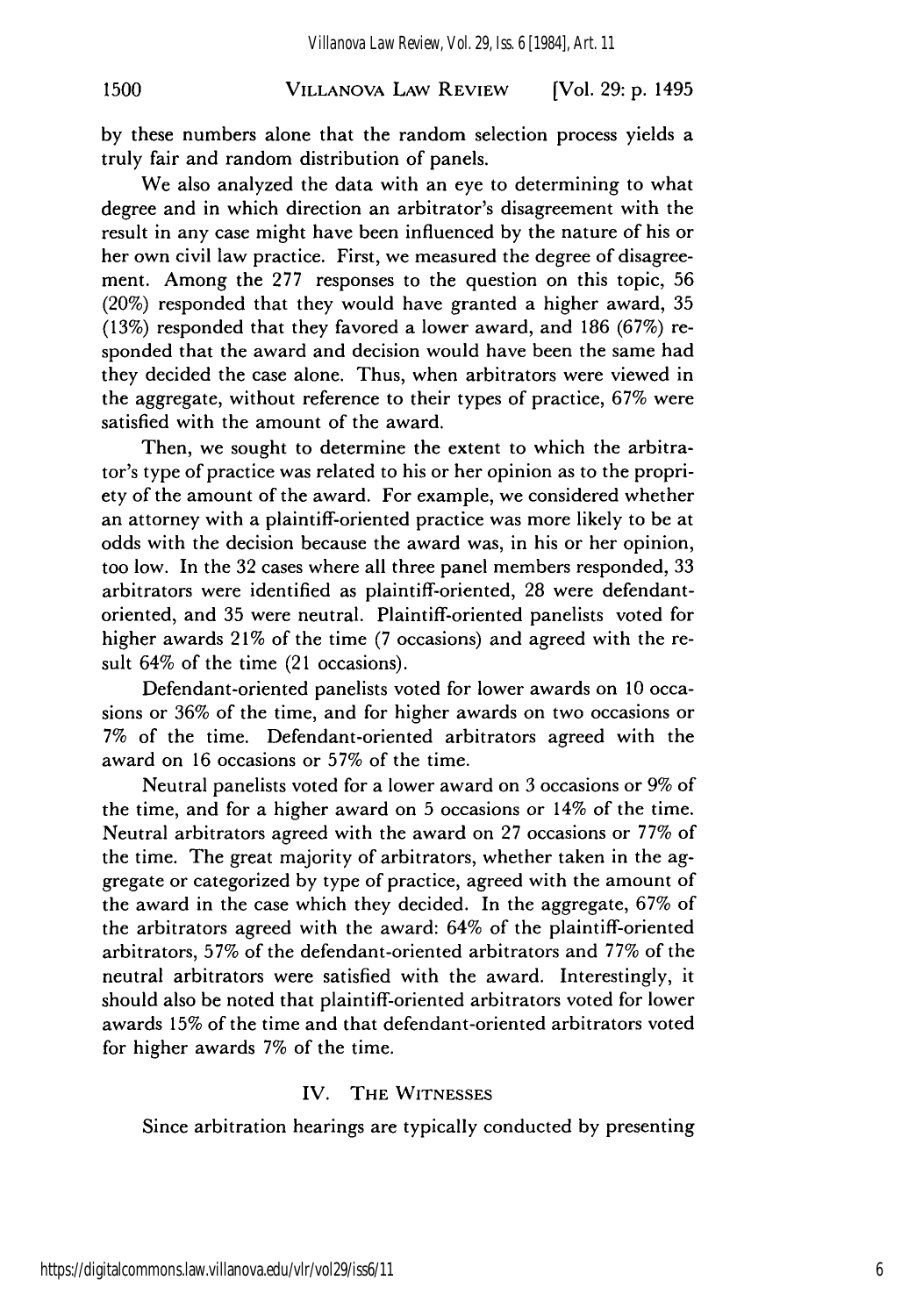## **SPEEDY** ARBITRATION HEARINGS **1983-84] 1501**

witnesses who give oral testimony, the questionnaire included an item regarding the effect, if any, that witness credibility had on the arbitrator's decision. The question "To which of the following degrees did witness credibility play a part in the decision?" had four possible answers: not at all, less than half, more than half, or virtually all. Of 293 responses, 60 (20%) answered "not at all;" 46 (16%) answered "less than half;"  $90$  ( $31\%$ ) answered "more than half;" and  $95$  ( $32\%$ ) answered "virtually all." Two respondents (1%) did not answer the question. Thus, in the opinion of 63% of the arbitrators, witness credibility was the most significant factor in the decision.

### V. **COUNSEL** FOR THE PARTIES

Competent presentation of a case requires that counsel for the respective parties have a thorough grasp of the issues in order to be more efficient and effective in examining the witnesses. This is particularly important since the arbitrators normally receive the file shortly before the arbitration hearing, and may not be able to familiarize themselves with the facts and issues of the case. Consequently, the study asked the arbitrators two questions regarding their perceptions of the respective litigating attorneys:

- 1. To what degree was plaintiff's counsel prepared?
- 2. To what degree was defendant's counsel prepared?

For either question, the choices of answers were: poor, satisfactory, good or superior. The results of 54 responses to the question regarding the level of preparedness of plaintiff's counsel were the following: 5 rated plaintiffs counsel as poor (9%), 21 as satisfactory (39%), 24 as good (45%) and 4 as superior (7%).

Of 54 responses to the question regarding the preparedness of defense counsel, 2 responses (3.7%) rated the preparation as poor, 25  $(46.2\%)$  as satisfactory, 24  $(44.4\%)$  as good and 1  $(1.8\%)$  as superior. It is encouraging that 91.7% of the litigating attorneys were considered to be at least satisfactorily prepared for the case. It is unfortunate, however, that only 4.4% were considered prepared to a superior degree.

## VI. THE **COMMENTS**

In addition to the specific themes on the questionnaire, we included a section marked "Comments" and space for any respondent to record any reaction that he or she might have to either the survey or to the arbitration system. Of the 293 questionnaires received, 66 contained comments. The comments primarily contained opinions as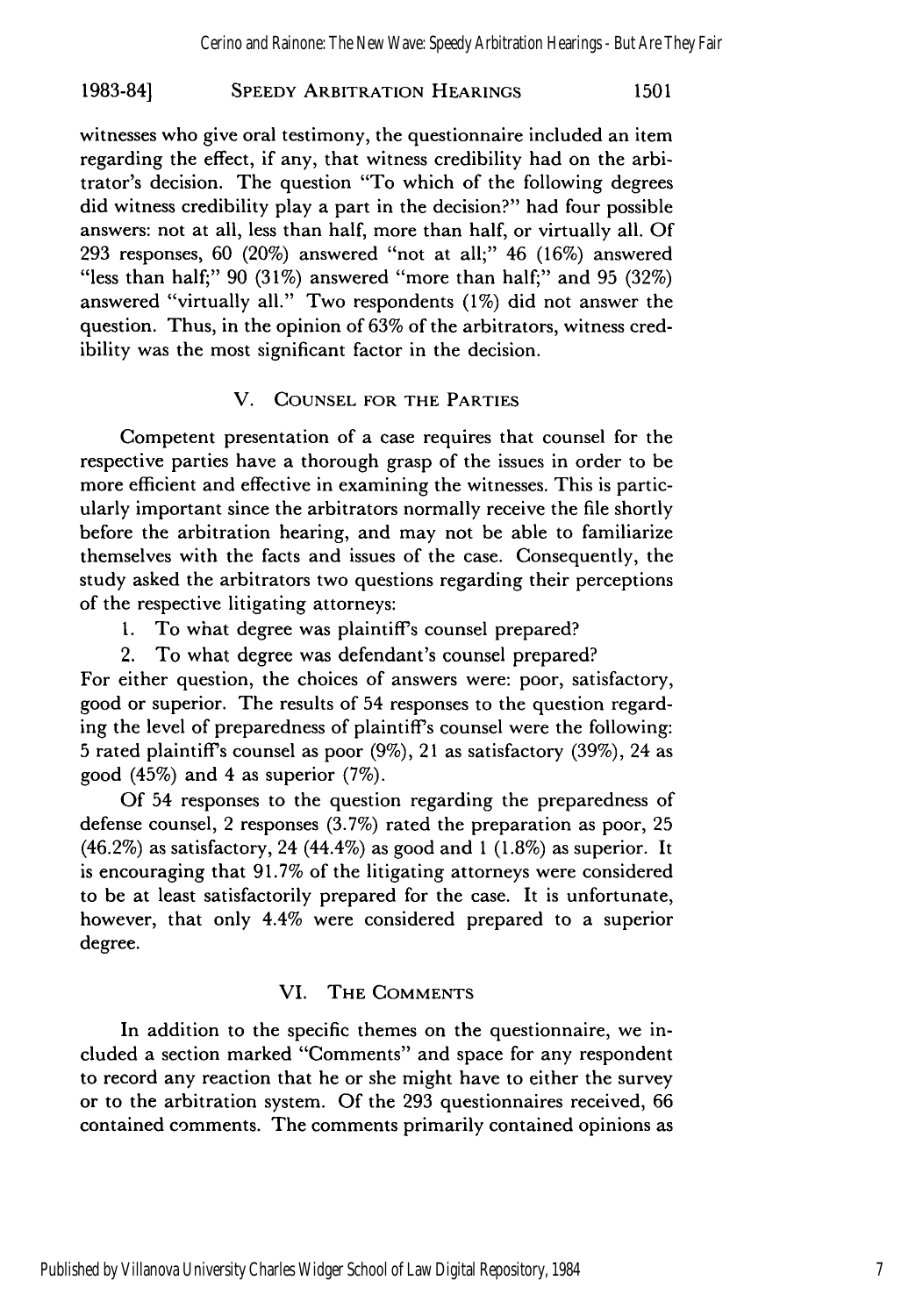## VILLANOVA LAW REVIEW **1502** [Vol. **29: p.** 1495

to the quality, efficiency and effectiveness of the new arbitration system, comparisons between the new and old arbitration systems, and observations on the litigating attorneys involved.

Forty-nine of the sixty-six comments contained positive responses regarding the overall quality of the present arbitration system. Three comments described the system as "good," two as "good and getting better," and one as "improving." Two other comments described the system as "improving" and "smoother."

In terms of the arbitration system's operation, four respondents commented that it "works," four that it "works well," and two that it is "great." In addition, sixteen comments specifically used the word "excellent" in describing the system.

Four comments specifically addressed the fairness of the system. One said that it was "fair," one that it was "basically fair and equitable," one that it was "fair and efficient," and one that it was "fair, efficient and fast."

Another group of participants commented on the relationship between the arbitration system and the courts. Six comments recognized that the arbitration system reduced the civil court backlog. Two respondents commented on the efficiency of the system, and one called it a system which "provided a higher quality of justice."

Nine respondents commented on the arbitrators and counsel involved in the case. Some respondents expressed concern that the arbitrators should have prior trial and/or arbitration experience and a background in the area of law with which the case dealt. Two comments expressed opinions that counsel were unprepared. (However, as indicated earlier, the vast majority of respondents (91.7%) described the litigating attorneys as at least satisfactorily prepared).

Lastly, five comments criticized the arbitration system itself. Some respondents criticized the requirement that appellants pay a fee in order to appeal. In other cases, arbitrators were blamed for making compromise decisions rather than adjudicating a case on its merits. In the cases where compromise decisions were made, the responses indicated that they were due to personal bias or were made in order to discourage appeals.

#### VII. CONCLUSION

The survey has shown that, despite the myths that arbitration panels are imbalanced and produce inappropriate and unfair results, the present reality in the Philadelphia experience can be summarized as follows: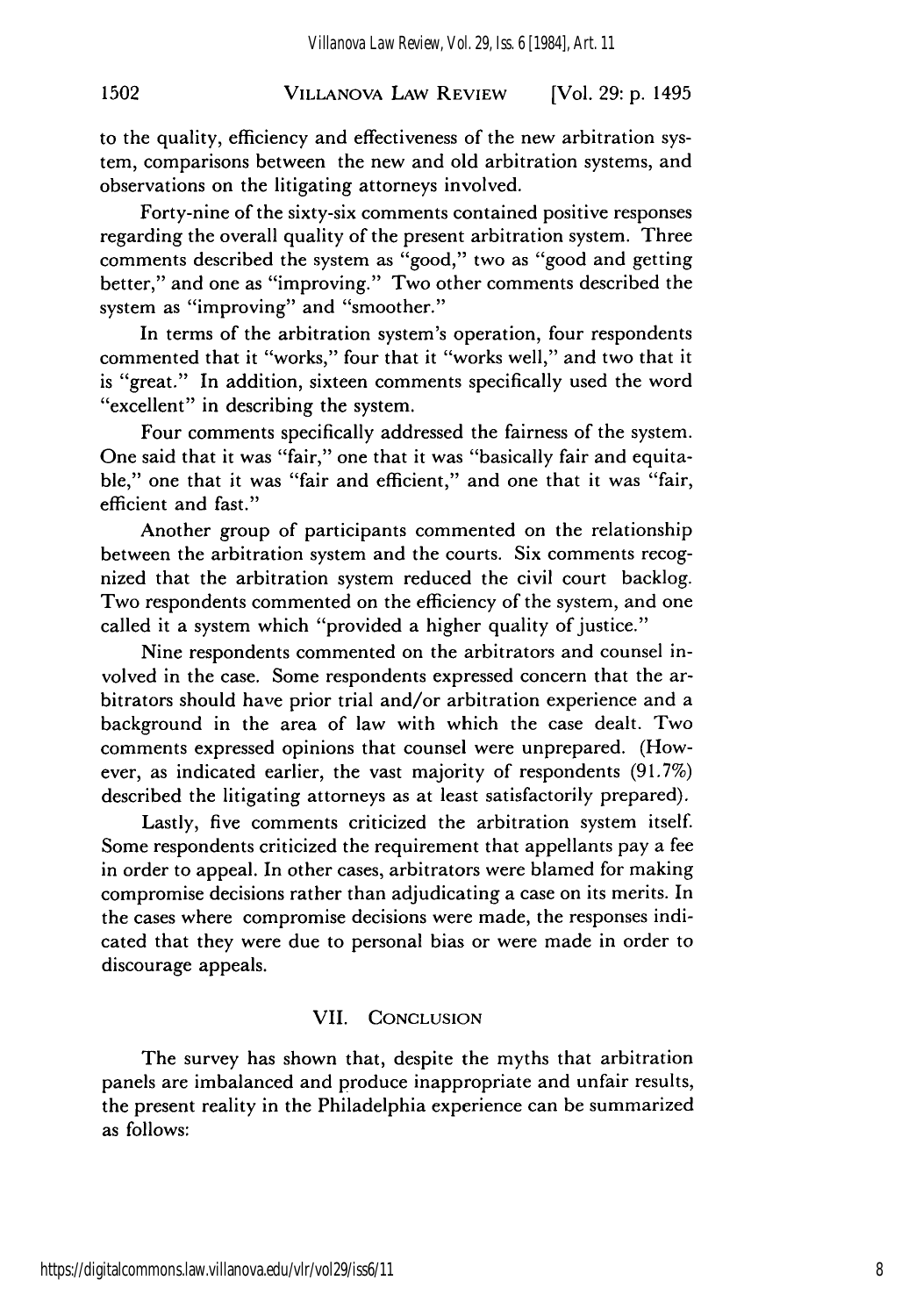# 1983-84] **SPEEDY** ARBITRATION **HEARINGS** 1503

1) The composition of panels is fair and equally distributed.

2) The overwhelming majority of panelists, whether they are plaintiff-oriented or defendant-oriented, agree with the decision and the amount awarded.

3) Plaintiff-oriented or defendant-oriented panels still yield statistically fair results.

4) The level of experience of arbitrators is high.

5) The arbitration system is perceived positively by the members of the bar who serve as arbitrators.

6) Witness credibility plays a substantial role in the decisionmaking process of most arbitration cases.

7) The overwhelming majority of counsel appearing at arbitration hearings are viewed by the arbitrators as at least adequately prepared.